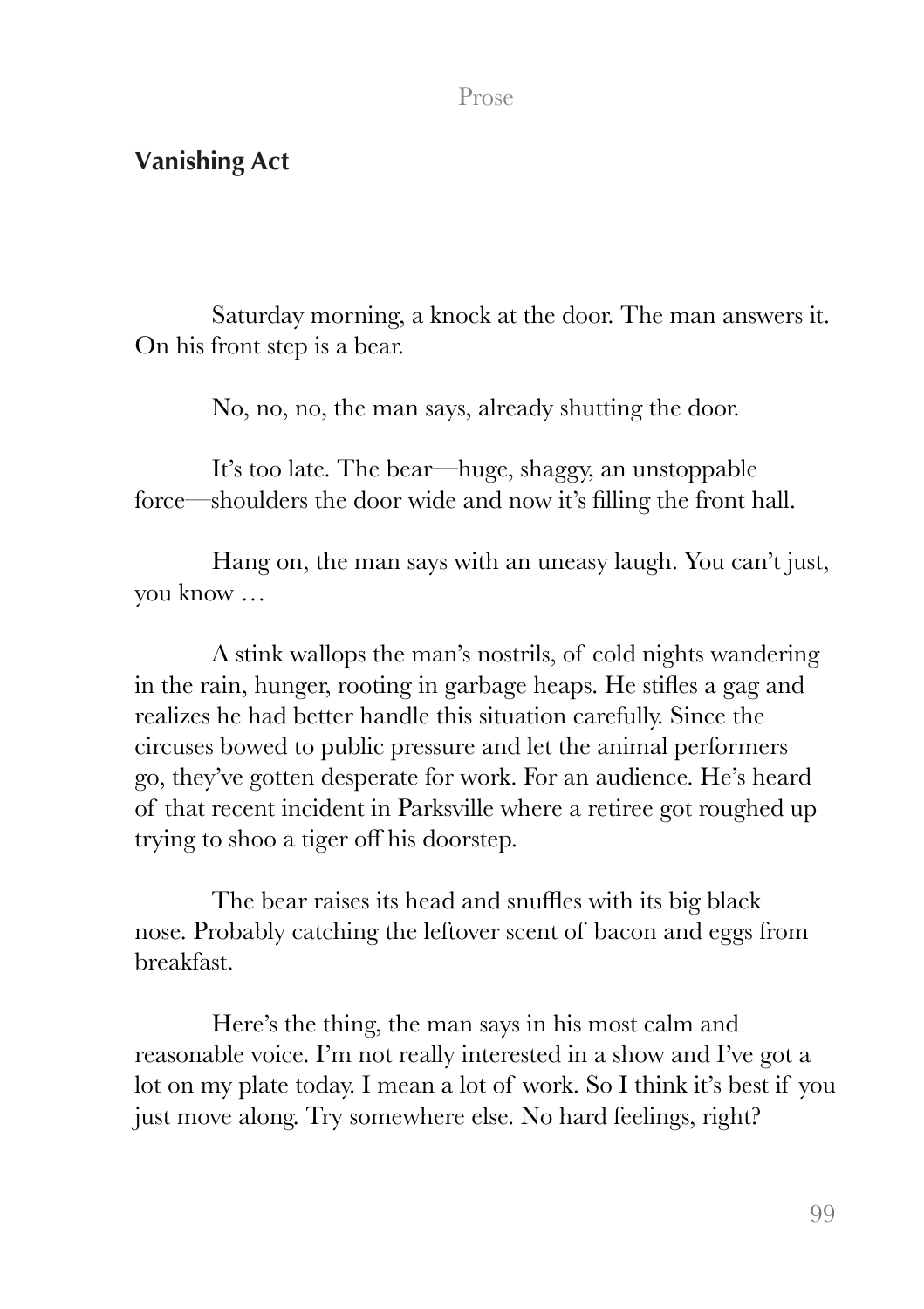The bear grunts, a sound like a shove made of air. The man has never been the recipient of a grunt before. It's quite persuasive.

All right, one trick, he says quickly. Just one.

The man glances out the door to see if any of his neighbours are watching.

The bear rears up on its hind legs. The top of its head brushes the chandelier and sets the crystal baubles jingling. With surprising nimbleness, the bear turns in a circle, paddling its forepaws in the air as if beating time to some music the man can't hear.

The man watches the bear and remembers going to the circus as a child. The elephants, how they riveted him with awe. The lions prowled in his dreams for days. Even there, in that tawdry circus tent under the glaring lights they had kept some unknowable part of themselves. But the bears, they were different. Or not different enough. Too much like people, so easily led and eager to play along. They might have been people, he'd thought then, dressed up in bear costumes. He felt duped and embarrassed for the bears. It's been forever since he's been to a circus.

The bear drops back down onto all fours.

Wow, the man says. He resists the urge to clap. That would be too much encouragement.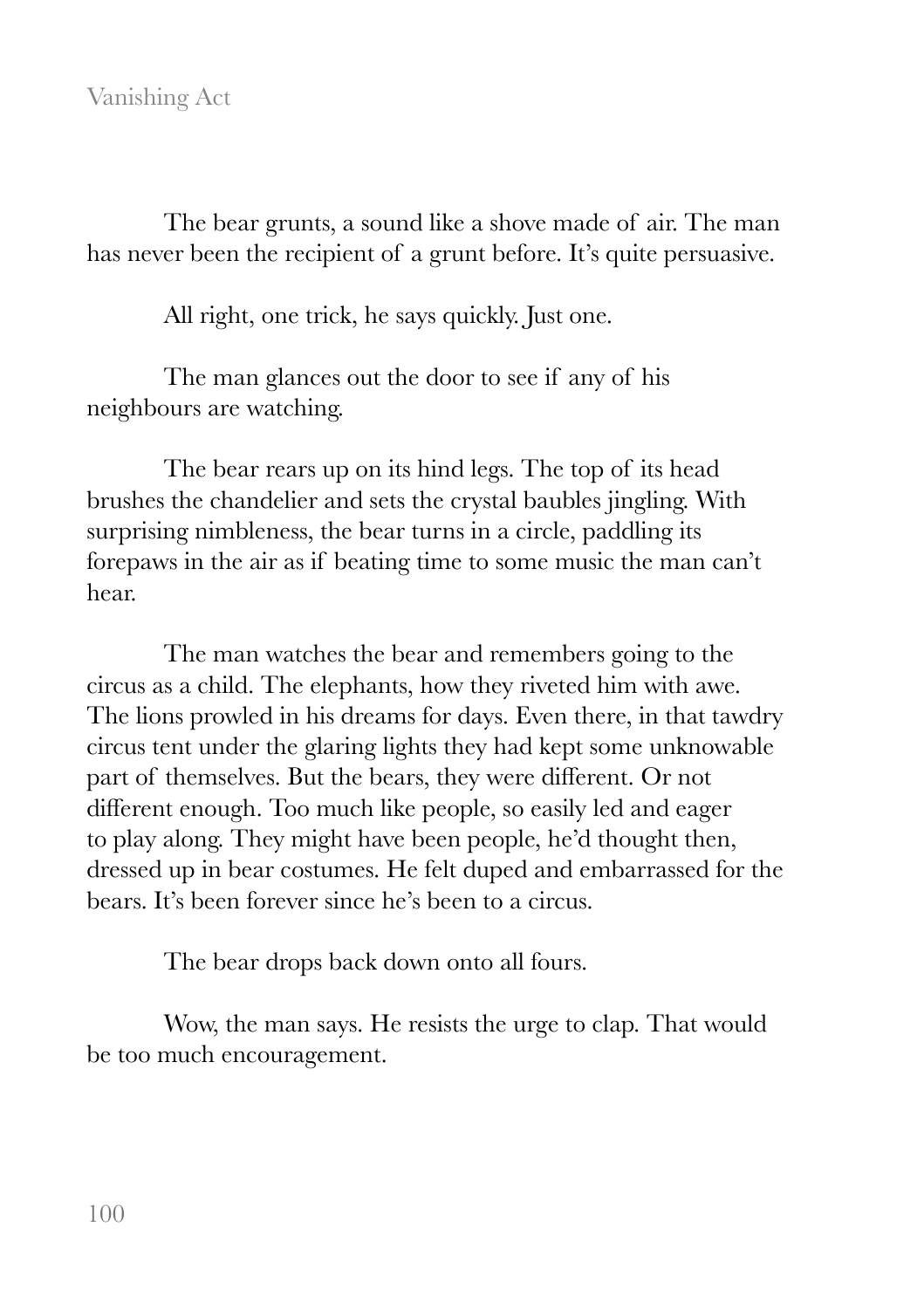Prose

Yep, he says, I can tell you've really put in the time. And speaking of time, I've got a full day ahead. So.

The bear pads over to a soccer ball sitting in a corner. It belongs to the man's son, who's out shopping with his mother for new shoes. Probably best they're not here to see this. The bear noses the ball with his snout and makes a kind of pleading *wuff*, like an eager puppy.

What are you…

Nudge. *Wuff.* 

The man gets it. He hesitates, considering his choices, then picks up the ball. He places it with great care on the tip of the bear's upraised nose, which is wet, alive, quivering, like another animal itself. He glances, in spite of himself, into the bear's eyes. Someone's in there, watching him.

He backs away.

The ball wobbles on the bear's long snout but doesn't fall. The bear hefts itself onto its back legs again. The ball stays put. The bear turns in a circle. The ball doesn't fall. It's pretty impressive, you have to admit. If it's real.

The bear extends its forepaws, lifts a hind leg, executes a clownish arabesque. Miraculously, the ball stays aloft. That must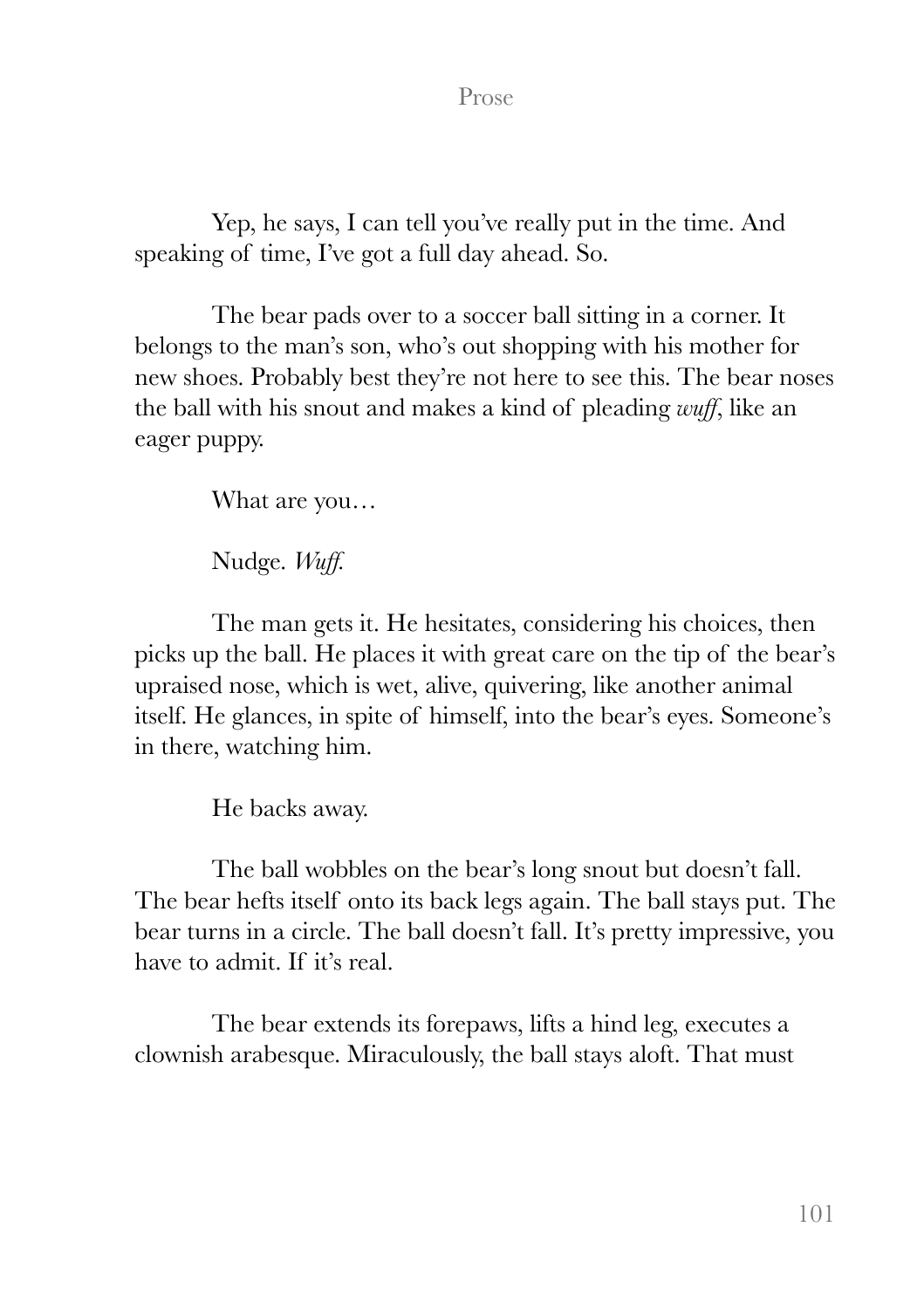have been the big finish, because now the bear's carefully lowering itself back down onto all fours, still keeping the ball on its perch. At the last moment, a shudder runs through the bear's awkwardly balanced body. With a bleat it lurches forward and belly-flops onto the hardwood. The ball caroms off its back, bounces out the open doorway.

The man feels hot shame rise to his face, for himself or the bear, he's not sure. His fists clench and unclench. He's aware now that his entire life since his parents took him to that circus as a gullible kid has been travelling to this moment. Enough is enough.

He starts to clap, slowly. Maximum sarcasm in each clap.

Nice try, he says. Can we end this now, please? You know what I mean.

The bear climbs unsteadily back onto all fours and stands there, teetering like a drunk, as if that last trick has taken everything it had.

Time for the big reveal, the man says. Up you get.

The bear appears to ponder this, then it lofts itself wearily onto its hind legs once more. The man steps up close to that reeking wall of fur.

It's got to be here somewhere.